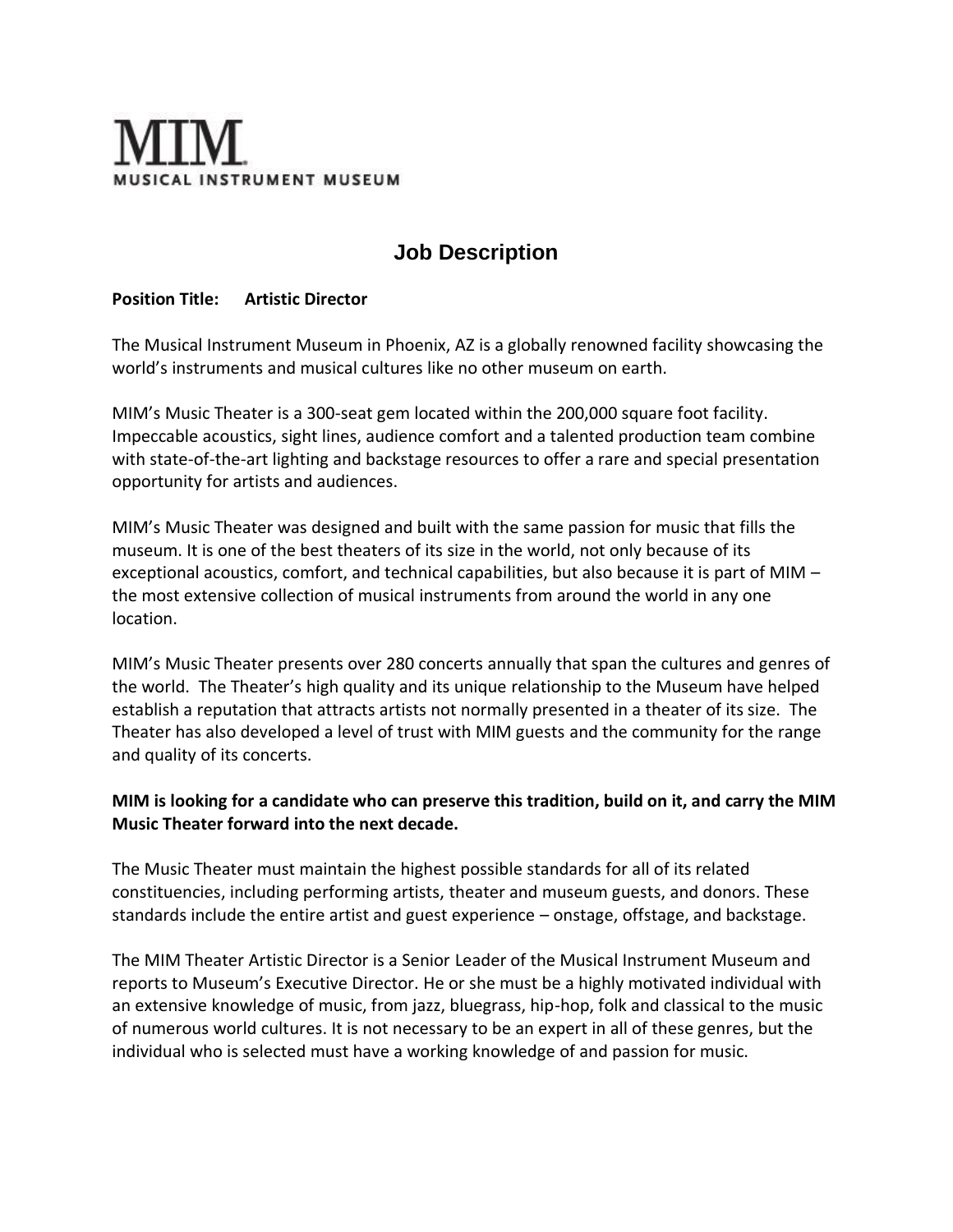The MIM Theater Artistic Director must have a commitment to excellence, be able to make decisions quickly, have a positive disposition, and foster an attitude of mutual respect with fellow team members, artists, and museum / theater guests. Fast, friendly, and effective are essential.

The candidate must have extensive relationships in the touring music community, both with artists and agents. Ideally, the candidate should have at least 8 years of experience programming or arranging concerts.

He or she must also understand what concert presentation costs from start to finish, have a solid understanding of concert finances, including artist fees, production expenses, and concert income.

The Theater's Artistic Director will need to arrange concerts that not only maintain high levels of quality, but also preserve and enhance the museum's financial stability. This requires understanding audience tastes as well as artistic merit.

The new Artistic Director will need to need to learn about historical programming at the Musical Instrument Museum and understand the relationship of Theater programming to MIM's curatorial, educational, public programming, and financial priorities, and use this information to develop and curate programming to support these goals

The MIM Theater Artistic Director's primary responsibilities are:

- Oversee the operations, booking and administration of the theater and its team in coordination with the Theater Manager
- Develop and execute plans for presenting a diverse variety of up to 280 concerts per year that balance artistic ambition with strong financial management.
- Actively curate and book performance/artist/events featuring national, and international artists, maintaining MIM's calendar of year-round performances to meet both financial and artistic goals.
- Work closely with the MIM Theater Manager to add local and regional artist performances to the calendar.
- Develop and monitor concert budgets and pricing strategies and negotiate contracts.
- Develop annual budgets in collaboration with the Theater Manager, Production Manager, and the Finance Team.
- Work closely with the Education and Public Programs teams to, whenever possible, mindfully reflect and support their programs
- Partner with Marketing and Guest Service to gain greater understanding of audience and ticket buyer demographics and work with the MIM Creative team to successfully promote and market concerts
- Act as an ambassador and advocate for MIM with artists, booking agents, industry colleagues, and the public.